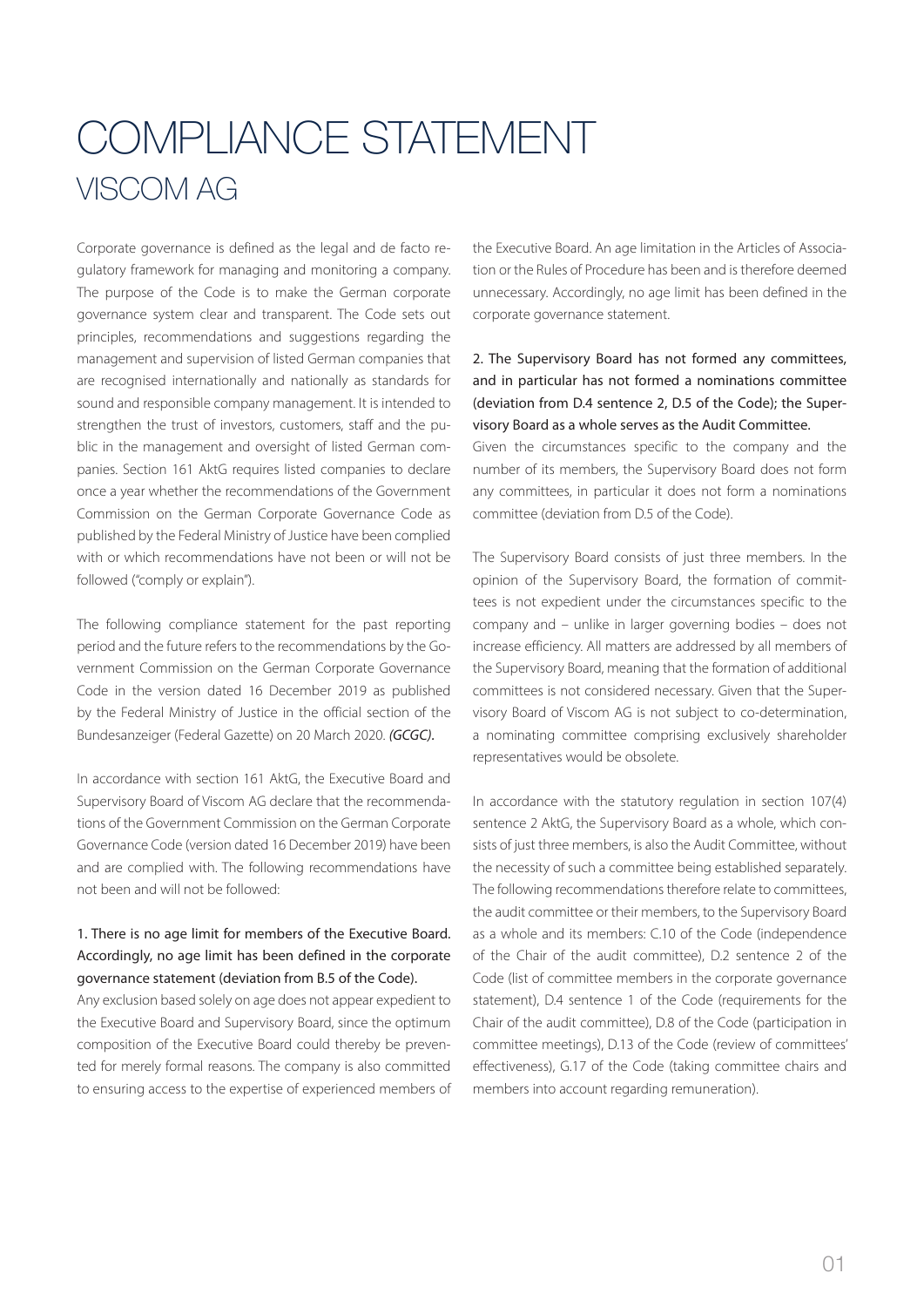As the Supervisory Board as a whole is also the Audit Committee (section 107(4) sentence 2 AktG), Prof. Michèle Morner is the Chairwoman of this Audit Committee as well (deviation from D.4 S. 2 of the Code).

The Supervisory Board believes that it can effectively perform the duties of the Audit Committee thanks to its size, as it comprises three members chaired by the independent member Prof. Michèle Morner who has specialised knowledge and experience in applying accounting policies and internal control processes.

#### 3. The Executive Board does not have a chairperson or spokesperson.

The Executive Board of Viscom AG does not have a chairperson or spokesperson. Where recommendations are addressed to the chairperson or spokesperson (D.6, E.2 of the Code), these are understood to refer to the Executive Board as a whole.

Given the size of the Executive Board, the Executive Board and the Supervisory Board believe that a chairperson is not required on a board with four members. In addition, stock corporation law is based on a principle of consensus, i. e. on a collegial rather than a hierarchical Executive Board. A strong principle of consensus has prevailed within the Executive Board (and previously within management) since the company was founded. All significant decisions are made together by the full Executive Board at all times.

4. Deviation from the concept of target total remuneration that is different from the maximum remuneration with the definition of annual targets and share-based remuneration (deviation from G.1 bullet points 1 & 3, G.2, G.7, G.10 of the Code). After detailed discussion, the Supervisory Board has decided largely to retain the previous remuneration system and to augment it with ESG criteria. The Management Board members are remunerated according to a clear, transparent and appropriate remuneration system, whereby the annual total remuneration including additional benefits for each Management Board member is limited to EUR 450,000.00 (maximum remuneration). The total variable remuneration components (Bonus I and Bonus II) are also capped at 100 % of fixed annual gross remuneration of currently EUR 208,000.00 (relative cap). The performance criteria for the determination of variable remuneration (consolidated EBIT; long-term consolidated EBIT; employee turnover; energy

consumption) are specifically defined in figures for the entire duration of employment in the new remuneration system and the Management Board contracts to be concluded on this basis.

In this context, the Supervisory Board does not define any separate "target total remuneration" that depends on the achievement of annually defined performance criteria (deviation from G.1 bullet point 1, G.7 of the Code). Accordingly, the relative shares of the remuneration components in the remuneration system are also defined in relation to each other or to the total remuneration on achievement of the relative cap and not in relation to target total remuneration (cf. G.1 bullet point 3 of the Code). Likewise, the Supervisory Board does not define "target total remuneration" on the basis of the remuneration system, but rather the fixed remuneration and the resulting cap in total remuneration due to the relative cap on variable remuneration. This is appropriate to the Management Board member's own tasks and performance as well as to the enterprise's overall situation and performance and does not exceed the usual level of remuneration without specific reasons (cf. G.2 of the Code).

Remuneration is also not granted in shares or in share-based form only accessible to the Management Board member after a period of four years (deviation from G.10 of the Code). To promote the company strategy, the Executive Board remuneration system will create the right incentives to sustainably boost Viscom AG's medium and long-term financial success, chiefly by taking into account internal performance indicators. Thanks to its majority shareholder, Viscom AG also has relatively few shares in free float. Based on these general conditions, the Supervisory Board does not consider an overwhelming focus on share price performance a suitable incentive mechanism for the Executive Board.

In the Supervisory Board's opinion, the retention of the previous remuneration system as against the Code's model has the advantage of clarity, simplicity and continuity. The remuneration model systematically precludes short-term disincentives and conflicts of interest due to the restrictive maximum remuneration, the relative cap and pre-defined numerical performance criteria that are specifically determined in the remuneration system, i. e. presented to the Annual General Meeting. At the same time, the simple design of the remuneration system avoids a hidden upward spiral.